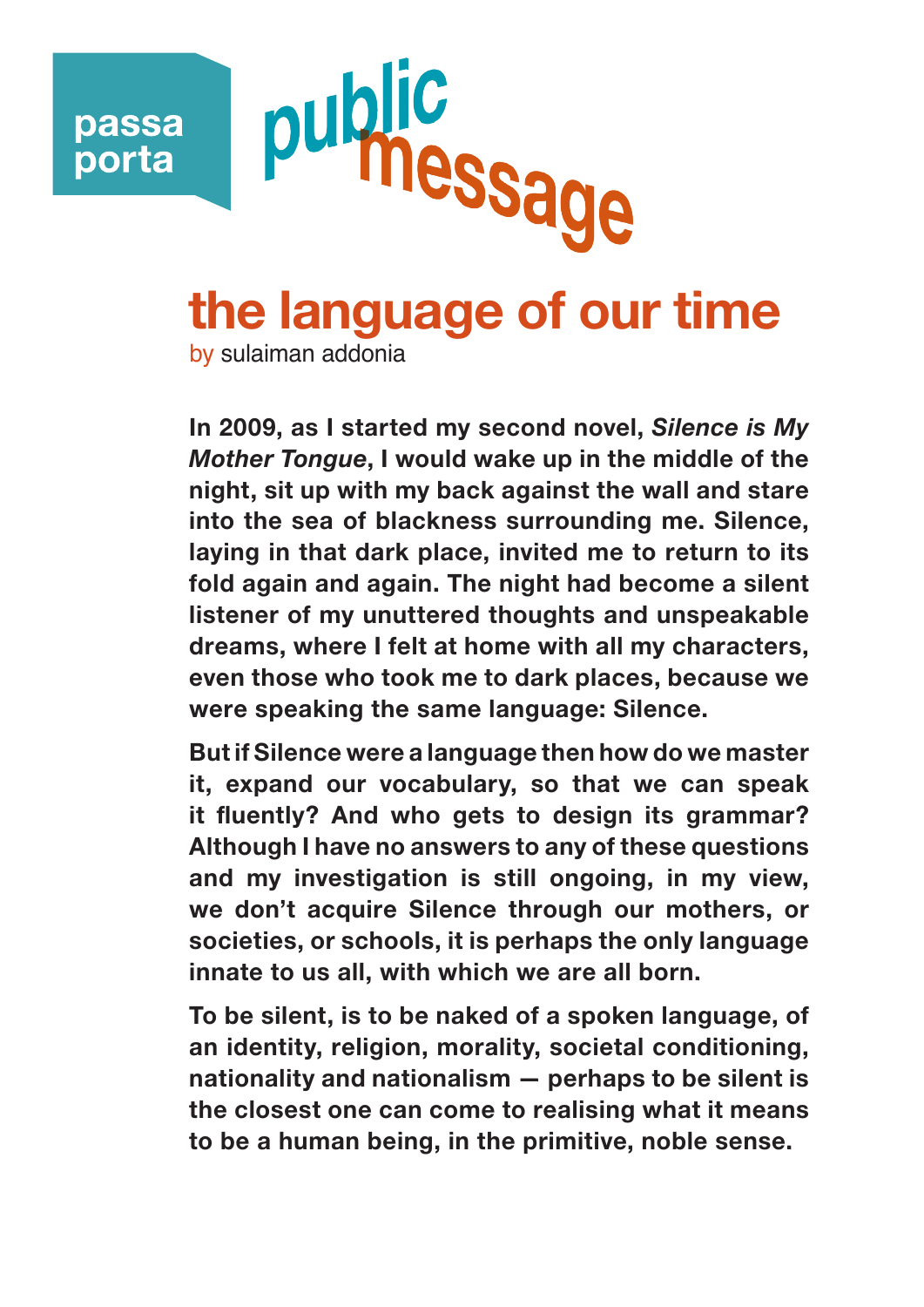**Silence is the only common language that unites natives and immigrants, men and women, children and adults. It has always been a universal language. A language that many of us have been taught to suppress but that art can revive.**

**Truly. Art has the ability to allow people to rediscover the beauty of our universal language. In the way Gabriel García Márquez wrote in Love in the Time of Cholera:**

*"He was convinced in the solitude of his soul that he had loved in silence for a much longer time than anyone else in this world ever had."*

**Like novels, cinema played a key role in shoring up my confidence to not only understand silence but embrace it as my mother tongue. I remember it was a Japanese film,** *Hana-bi***, by director, actor Takeshi Kitano, released in 1997 in which I first felt silence spoken as a language in cinema, the lead actor going through the film without speaking much. The silent moments by far outweighed the spoken ones. Silence as a language breathed in the film, it had the entire landscape to roam, the sea, the mountains. It profoundly stood out and it made the film one of the most memorable ones for me. And because dialogue was far and in between, this silence allowed me to enjoy other elements that we are often distracted from when we have actors continuously engaged in conversations. I could see the interior, pay attention to the faces of the people in the film, follow the gazes of their eyes, read the details of feelings in their features, so that even a slight movement of the muscles in Takeshi Kitano's face would be noticed.**

public<br>message